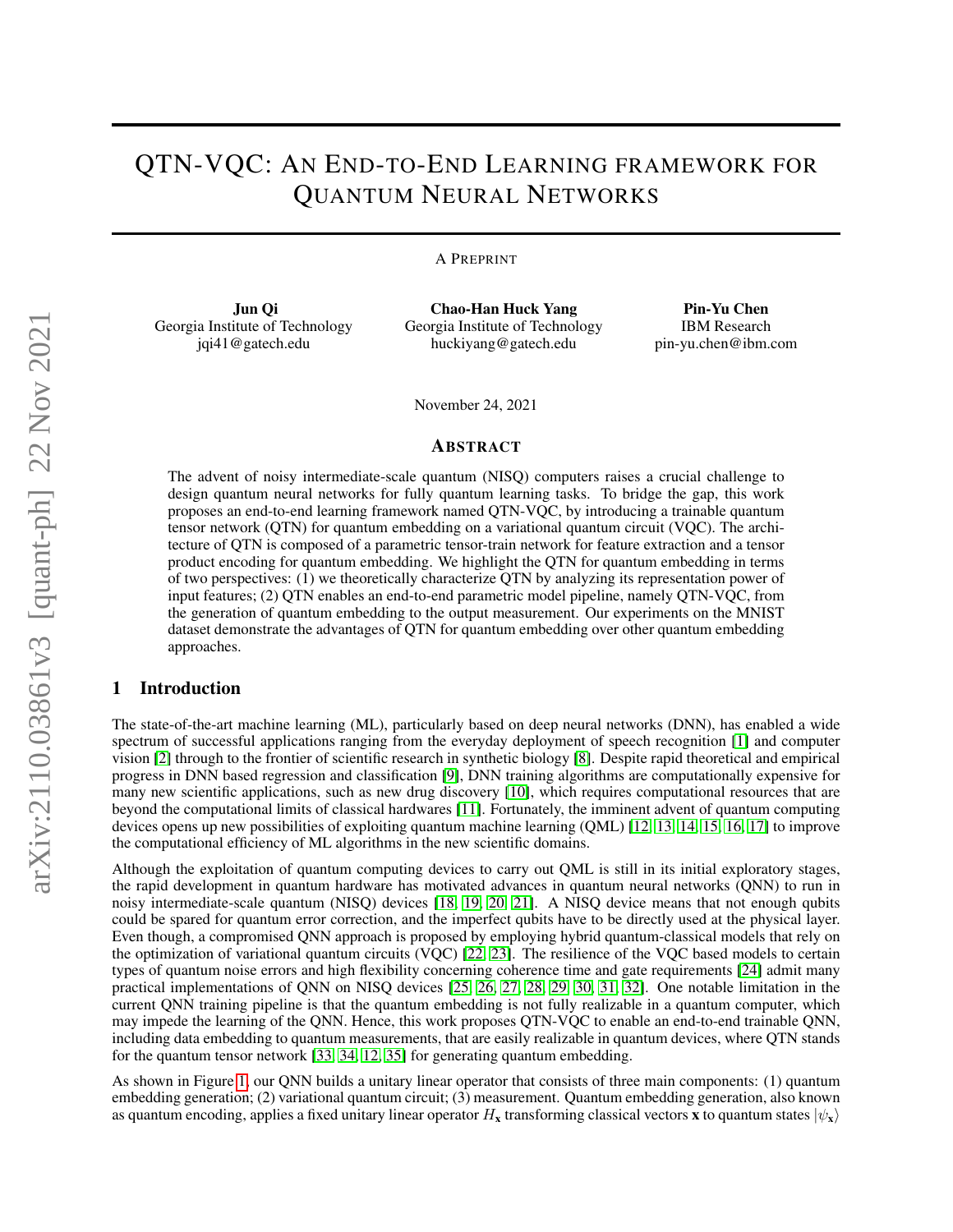

<span id="page-1-0"></span>Figure 1: *An illustration of QNN based on VQC.*



<span id="page-1-1"></span>(a) A dense layer for dimension reduction



Figure 2: *Different paradigms for quantum embedding. (a) a dense layer is used to generate low-dimensional vector x from a high-dimensional one y; (b) a TTN is used for dimension reduction.*

in a Hilbert space. This step is an important aspect of designing quantum algorithms that directly impact the entire computation cost of VQC and owns a characteristic of quantum superposition. Moreover, the VQC comprises two types of quantum gates: (1) Controlled-NOT (CNOT) gates; (2) learnable parametric quantum gates. The CNOT gates ensure the property of quantum entanglement through mutually connecting the qubits, and the parametric quantum gates can be adjustable to best fit the quantum input states. The model parameters of VQC should be optimized by employing variants of gradient descent algorithms during the training process. Those parametric quantum gates of VQC are similar to the weights assigned to DNN, and such quantum circuits have been justified to be resilient to quantum noises [\[36,](#page-9-21) [21,](#page-9-6) [37\]](#page-9-22). Besides, the measurement  $\mathcal{M}(|g_{\theta}(\mathbf{x})\rangle)$  aims at projecting the quantum output states  $|g_{\theta}(\mathbf{x})\rangle$  to one classical output  $z_i$ .

This work focuses on quantum embedding generation because it is quite related to the practical usage in machine learning applications in terms of computational cost and representation capability of classical input features. In particular, we design a novel quantum tensor network (QTN) for quantum embedding generation. More specifically, the QTN consists of a tensor-train network (TTN) for dimension reduction and a quantum tensor encoding framework for outputting quantum embeddings. The dimension reduction is a necessary procedure before the quantum encoding because only a small number of qubits could be supported on available NISQ computers at this moment. A typical approach for dimension reduction relies on a classical fully-connected layer, also known as a dense layer, to convert high-dimensional input vectors y into low-dimensional ones x. However, since a dense layer cannot be physically mapped on a quantum computer, much overhead has to be incurred by frequently communicating between classical and quantum devices during the end-to-end training pipeline.

As shown in Figure [2](#page-1-1) (b), one of our **contribution** is to leverage a tensor train network (TTN) to replace the dense layer in Figure [2](#page-1-1) (a). The benefits of applying TTN arise from two aspects: (1) TTN can maintain the representation power of the dense layer, which will be justified in our theorems; (2) TTN is a tensor network and can be flexibly placed in quantum computers, which enables an end-to-end training process fully conducted in a quantum computer. Moreover, in this work, a tensor product encoding (TPE) is delicately designed for generating quantum embedding, which builds the relationship between a classical vector x and the corresponding quantum state  $|x\rangle$ ; Besides, we further investigate the representation of QTN-VQC in terms of model size and non-linear activation function used in TTN. We denote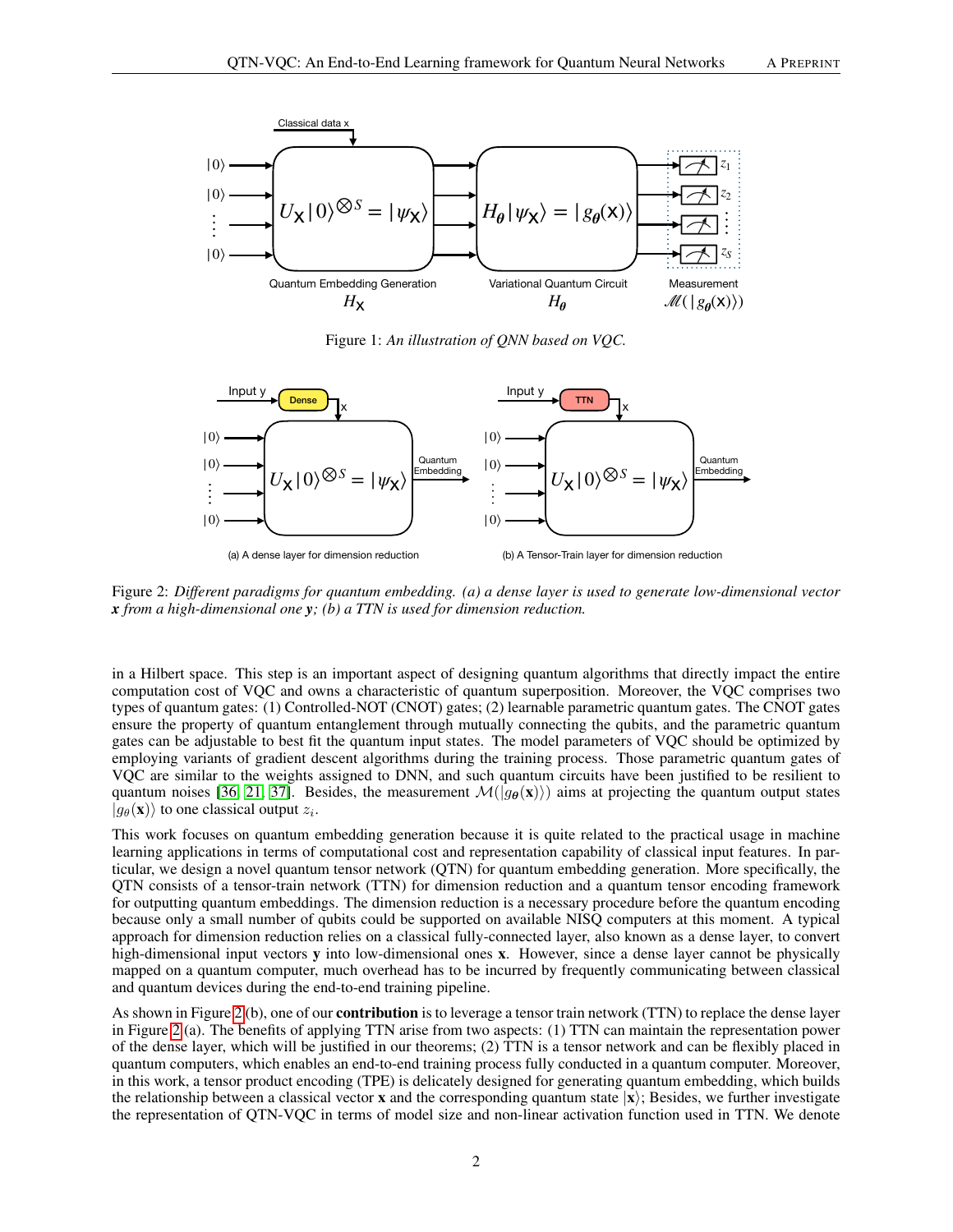a QTN as the combination of TTN and TPE and utilize QTN-VQC as a genuine end-to-end learning framework for ONN.

# 2 Related Work

The work [\[14,](#page-8-8) [12,](#page-8-6) [38\]](#page-9-23) demonstrate that VQC shows great promise in surpassing the performance of classical ML. Prominent examples of VQC based models include quantum approximate optimization algorithm (QAOA) [\[36\]](#page-9-21), and quantum circuit learning (QCL) [\[23\]](#page-9-8). Various architectures and geometries of VQC have been shown in tasks ranging from image classification [\[39,](#page-10-0) [40,](#page-10-1) [41\]](#page-10-2) to reinforcement learning [\[25\]](#page-9-10).

As for quantum embedding, basis encoding is the process of associating classical input data in the form of binary strings with the computational basis state of a quantum system [\[42\]](#page-10-3). Similarly, amplitude encoding is a technique involving encoding data into the amplitudes of a quantum state [\[43\]](#page-10-4). Unfortunately, the computational cost of both quantum embedding and amplitude encoding becomes exponentially expensive with the increasing number of qubits [\[15\]](#page-9-0). A new technique of angle embedding makes use of the quantum gates to generate quantum states [\[44\]](#page-10-5), but it cannot deal with the high-dimensional feature inputs. Therefore, this work exploits the use of TTN for dimension reduction followed by a TPE for generating quantum embedding.

In particular, this work employs the TTN for dimensionality reduction. The TTN model based on TT decomposition in neural networks was first proposed in [\[45\]](#page-10-6), and it could be flexibly extended the convolutional neural network (CNN) [\[46\]](#page-10-7) and recurrent neural network (RNN) [\[47\]](#page-10-8). The empirical study of TTN on machine learning tasks shows that TTN is capable of maintaining the DNN baseline results [\[48,](#page-10-9) [49,](#page-10-10) [50,](#page-10-11) [51\]](#page-10-12). However, to our best knowledge, no existing works have applied TTN to QML. Besides, since the tensor network-based machine learning model like TTN is closely related to quantum machine learning in terms of their model structures [\[5,](#page-8-9) [6\]](#page-8-10), the QTN-VQC model can be directly regarded as the classical simulation of the corresponding quantum machine learning. In addition to a classical dense layer, more complicated architectures like AlexNet [\[3\]](#page-8-11) could be used for dimension reduction, and we also compare the performance between TTN and AlexNet-based models.

## 3 Notations

We denote  $\mathbb{R}^I$  as a *I*-dimensional real coordinate space, and  $\mathbb{R}^{I_1 \times I_2 \times \cdots I_K}$  refers to a space of *K*-order tensors. The symbol  $W \in \mathbb{R}^{I_1 \times I_2 \times \cdots \times I_K}$  represents a K-order multi-dimensional tensor in  $\mathbb{R}^{I_1 \times I_2 \times \cdots I_K}$ , and the symbols  $\mathbf{v} \in \mathbb{R}^{I}$ and  $\mathbf{W} \in \mathbb{R}^{I \times J}$  represent a vector and a matrix, respectively.

For the notations of quantum computing,  $\forall v \in \mathbb{R}^I$ , the symbol  $|v\rangle$  denotes a quantum state associated with a  $2^I$ dimensional vector in a Hilbert space. Particularly,  $|0\rangle = [1 \ 0]^T$  and  $|1\rangle = [0 \ 1]^T$ .

The quantum gate  $R_Y(\theta)$  means a Pauli-Y gate with a unitary operator as defined in Eq. [\(1\)](#page-2-0), which implies a qubit rotates the Bloch sphere along the Y-axis by a given angle  $\theta$ .

<span id="page-2-0"></span>
$$
R_Y(\theta) = \begin{bmatrix} \cos\frac{\theta}{2} & -i\sin\frac{\theta}{2} \\ -i\sin\frac{\theta}{2} & \cos\frac{\theta}{2} \end{bmatrix}
$$
 (1)

Moreover, the operator  $\otimes$  is a tensor product. Given the vectors  $\mathbf{v}_i \in \mathbb{R}^I$ , the tensor product of I vectors is defined as  $\otimes_{i=1}^I$  v<sub>i</sub>, which is a 2<sup>*I*</sup>-dimensional vector and can provide a compact representation for  $v_1 \otimes v_2 \otimes \cdots \otimes v_I$ . Similarly, the symbol  $|0\rangle^{\otimes S}$  means a tensor product of S quantum states of  $|0\rangle$ . Furthermore, for a scalar v, the quantum state  $|v\rangle$  can be written as:

$$
|v\rangle = \cos v|0\rangle + \sin v|1\rangle = \begin{bmatrix} \cos v \\ \sin v \end{bmatrix}.
$$
 (2)

# 4 QTN-VQC: Our Proposed End-to-End Learning Framework

This section introduces our proposed end-to-end learning framework, namely QTN-VQC in this work. As shown in Figure [3,](#page-3-0) the QTN model includes two components (a) TTN and (b) TPE, which will be separately introduced in Section [4.1](#page-3-1) and Section [4.2.](#page-4-0) Moreover, Figure [4](#page-5-0) illustrates the framework of VQC and Section [4.3](#page-4-1) is devoted to discussing the details of VQC.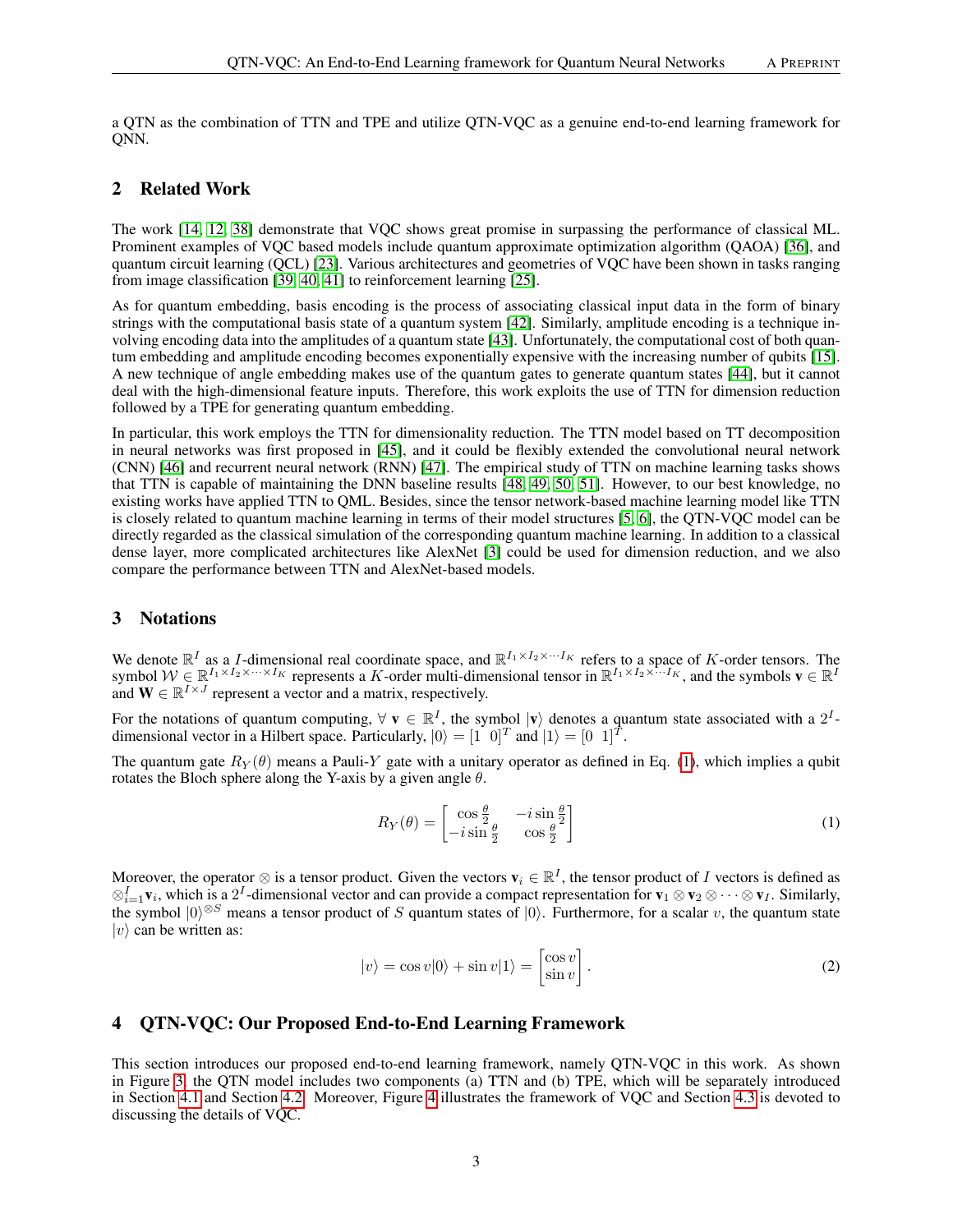

Tensor Product Encoding:  $R_v(\pi x)$  denotes the Pauli-Y rotation gate

<span id="page-3-0"></span>Figure 3: *A demonstration of quantum tensor network for quantum embedding.*

#### <span id="page-3-1"></span>4.1 Tensor Train Network for Dimension Reduction

represents a core tensor and each line is related to a dimens

We leverage TTN [\[52\]](#page-10-13) for the dimension reduction of input features. TTN relies on the TT decomposition [\[45\]](#page-10-6) and has been commonly employed in machine learning tasks like speech processing [\[53\]](#page-10-14) and computer vision [\[50\]](#page-10-11). The TT decomposition assumes that given a set of TT-ranks  $\{r_0, r_1, ..., r_K\}$ , a K-order tensor  $\mathcal{X} \in \mathbb{R}^{I_1 \times I_2 \times \cdots \times I_K}$  is factorized into the multiplication of 3-order tensors  $\mathcal{X}_k \in \mathbb{R}^{r_{k-1} \times \bar{I}_k \times r_k}$ . In more detail, given a set of indices  $\{i_1, i_2, ..., i_K\}$ ,  $\mathcal{X}(i_1, i_2, ..., i_K)$  is decomposed as:

<span id="page-3-2"></span>
$$
\mathcal{X}(i_1, i_2, ..., i_K) = \prod_{k=1}^{K} \mathcal{X}_k(i_k),
$$
\n(3)

where  $\forall i_k \in [I_k], \mathcal{X}_k(i_k) \in \mathbb{R}^{r_{k-1} \times r_k}$ . Since  $r_0 = r_1 = 1$ , the term  $\prod_{k=1}^K \mathcal{X}_k(i_k)$  is a scalar value.

TTN employs the TT decomposition in a dense layer and is explicitly demonstrated in Figure [3](#page-3-0) (a). In more detail, for an input tensor  $\mathcal{X} \in \mathbb{R}^{I_1 \times I_2 \times \cdots \times I_K}$  and an output tensor  $\mathcal{Y} \in \mathbb{R}^{J_1 \times J_2 \times \cdots \times J_K}$ , we achieve

<span id="page-3-3"></span>
$$
\mathcal{Y}(j_1, j_2, ..., j_K) = \sum_{i_1=1}^{I_1} \sum_{i_2=1}^{I_2} \cdots \sum_{i_K=1}^{I_K} \mathcal{W}((i_1, j_1), (i_2, j_2), ..., (i_K, j_K)) \mathcal{X}(i_1, i_2, ..., i_K)
$$
  
\n
$$
= \sum_{i_1=1}^{I_1} \sum_{i_2=1}^{I_2} \cdots \sum_{i_K=1}^{I_K} \left( \prod_{k=1}^K \mathcal{W}_k(i_k, j_k) \right) \cdot \prod_{k=1}^K \mathcal{X}_k(i_k)
$$
  
\n
$$
= \prod_{k=1}^K \left( \sum_{i_k=1}^{I_k} \mathcal{W}_k(i_k, j_k) \mathcal{X}_k(i_k) \right)
$$
  
\n
$$
= \prod_{k=1}^K \mathcal{Y}_k(j_k),
$$
  
\n(4)

where  $\mathcal{X}_k(i_k) \in \mathbb{R}^{r_{k-1} \times r_k}$ , and  $\mathcal{Y}_k(j_k) \in \mathbb{R}^{r_{k-1} \times r_k}$  which results in a scalar  $\prod_{k=1}^K \mathcal{Y}_k(j_k)$  because of the ranks  $r_0 = r_1 = 1; \mathcal{W}((i_1, j_1), (i_2, j_2), ..., (i_K, j_K))$  is closely associated with  $\mathcal{W}(m_1, m_2, ..., m_K)$  as defined in Eq. [\(3\)](#page-3-2), if each index  $m_k = i_k \times j_k$  is set. The multi-dimensional tensor W is decomposed into the multiplication of 4-order tensors  $W_k \in \mathbb{R}^{r_{k-1} \times I_k \times J_k \times r_k}$ . A non-linear activation function, e.g., Sigmoid, Tanh, and ReLU, is imposed upon the tensor *Y*. Compared with a dense layer with  $\prod_{k=1}^{K} I_k J_k$  parameters, a TTN owns as few as  $\sum_{k=1}^{K} r_k r_{k-1} I_k J_k$ trainable parameters.

When a TTN is utilized for the dimension reduction, the high-dimensional input vector  $\mathbf{x} \in \mathbb{R}^I$  is first reshaped into a tensor  $X \in \mathbb{R}^{I_1 \times I_2 \times \cdots \times I_K}$ , and then we can represent X as a TT format that goes through TTN. The outputs of TTN can be converted back to a tensor  $\mathcal{Y} \in \mathbb{R}^{J_1 \times J_2 \times \cdots \times J_K}$ , which is further reshaped to a lower dimensional vector  $y \in \mathbb{R}^J$ . Here, we define  $\prod_{k=1}^K I_k = I$  and  $\prod_{k=1}^K J_k = J$ . Moreover, the computational complexities of TTN and the related dense layer are in the same scale, which is discussed in [\[50\]](#page-10-11).

Eq. [\(4\)](#page-3-3) suggests that TTN is a multi-dimensional extension of a dense layer, where the trainable weight matrix of a dense layer is changed to the learnable core tensors. Additionally, many empirical studies demonstrate that a TTN is capable of maintaining the baseline results of the dense layer [\[53,](#page-10-14) [50,](#page-10-11) [52,](#page-10-13) [48\]](#page-10-9). More significantly, since TTN can be flexibly mapped into a quantum circuit, the quantumness inherent in TTN brings great advantages over other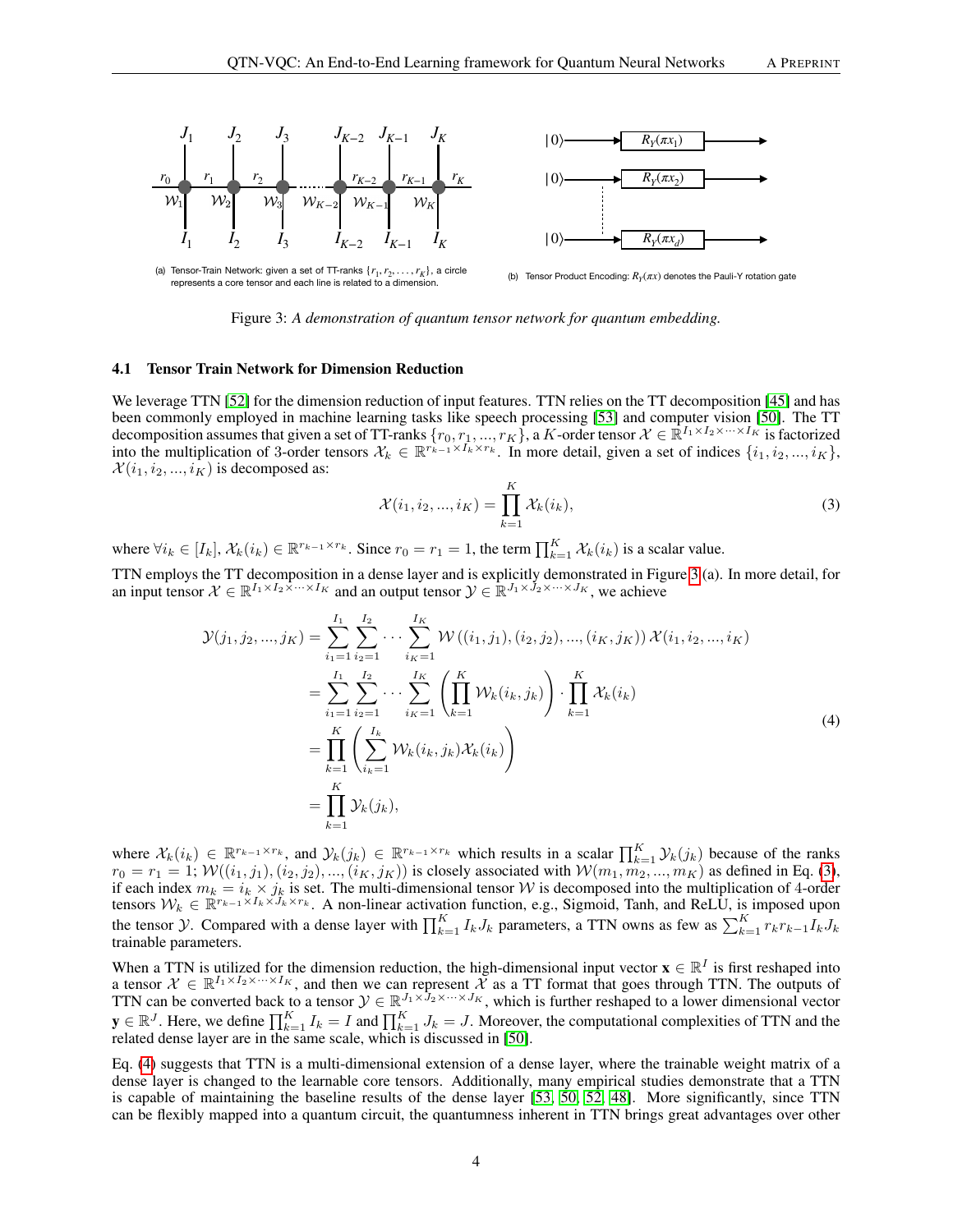architectures like the dense layer. In other words, although TTN is treated classically, it is possible to substitute equivalent quantum circuits for TTN when more qubits become available [\[27\]](#page-9-12), which implies that QTN-VQC stands for a genuine end-to-end QNN learning architecture on a quantum computer.

Furthermore, since the gradient exploding and diminishing problems are serious issues in the TTN training. To avoid those training problems, we only consider 3-order core tensors and small TT-ranks to configure a simple TTN in our experimental simulations. Our theoretical analysis of QTN-VQC based on Theorem [3](#page-5-1) in Section 5 suggests that the representation power is not related to TT-ranks and the tensor order  $K$ , thus small TT-ranks and the tensor order  $K$  are preferred. In particular, a lower  $K$  can significantly reduce the computational cost and speed up the convergence rate.

#### <span id="page-4-0"></span>4.2 Tensor Product Encoding

In this subsection, we first introduce Theorem [1,](#page-4-2) and then we derive our TPE associated with the circuits in Figure [3](#page-3-0) (b).

<span id="page-4-2"></span>**Theorem 1.** Given the classical vector  $\mathbf{x} = [x_1, x_2, ..., x_I]^T \in \mathbb{R}^I$ , a TPE as shown in Figure [3](#page-3-0) (b) can result in a *quantum state*  $|x\rangle$  *with the following complete vector representation as:* 

<span id="page-4-3"></span>
$$
\left(\otimes_{i=1}^{I} R_{Y}(2x_{i})\right)|0\rangle^{\otimes I} = \begin{bmatrix} \cos x_{1} \\ \sin x_{1} \end{bmatrix} \otimes \begin{bmatrix} \cos x_{2} \\ \sin x_{2} \end{bmatrix} \otimes \cdots \otimes \begin{bmatrix} \cos x_{I} \\ \sin x_{I} \end{bmatrix} = |\mathbf{x}\rangle.
$$
 (5)

*Proof.* Since each element  $x_i$  in the vector **x** can be written as  $|x_i\rangle = \cos x_i|0\rangle + \sin x_i|1\rangle$ , the quantum state  $|\mathbf{x}\rangle$  can be written as:

$$
|\mathbf{x}\rangle = \begin{bmatrix} \cos x_1 \\ \sin x_1 \end{bmatrix} \otimes \begin{bmatrix} \cos x_2 \\ \sin x_2 \end{bmatrix} \otimes \cdots \otimes \begin{bmatrix} \cos x_I \\ \sin x_I \end{bmatrix} . \tag{6}
$$

When the vector **x** goes through the quantum tensor network, which implies the following as:

$$
R_Y(2x_i)|0\rangle = \cos x_i|0\rangle + \sin x_i|1\rangle = |x_i\rangle. \tag{7}
$$

The preceding equation, in turn, implies that Eq. [\(5\)](#page-4-3).

Theorem [1](#page-4-2) builds a connection between the vector **x** and the quantum state  $|\mathbf{x}\rangle$ , and the resulting  $|\mathbf{x}\rangle$  is taken as the quantum embedding as the inputs to VQC. Since  $\otimes_{i=1}^I R_Y(2x_i)$  is a reversely unitary linear operator, there is no information loss incurred during the stage of quantum encoding. Furthermore, if the input is multiplied with a constant  $\frac{\pi}{2}$ , we obtain the following term as:

$$
\left(\otimes_{i=1}^{I} R_{Y}(\pi x_{i})\right)|0\rangle^{\otimes I} = \begin{bmatrix} \cos(\pi x_{1}) \\ \sin(\pi x_{1}) \end{bmatrix} \otimes \begin{bmatrix} \cos(\pi x_{2}) \\ \sin(\pi x_{2}) \end{bmatrix} \otimes \cdots \otimes \begin{bmatrix} \cos(\pi x_{I}) \\ \sin(\pi x_{I}) \end{bmatrix},\tag{8}
$$

which corresponds to Figure [3](#page-3-0) (b).

#### <span id="page-4-1"></span>4.3 The Framework of Variational Quantum Circuit

The framework of VQC is shown in Figure [4](#page-5-0) (a), where 4 qubit wires are taken into account, and the CNOT gates aim at mutually entangling the channels such that  $|x_1\rangle$ ,  $|x_2\rangle$ ,  $|x_3\rangle$  and  $|x_4\rangle$  lie in the same entanglement state. The Pauli-X, Y, Z gates  $R_X(\cdot)$ ,  $R_Y(\cdot)$  and  $R_Z(\cdot)$  with learnable parameters  $(\alpha_1, \beta_1, \gamma_1)$ ,  $(\alpha_2, \beta_2, \gamma_2)$ ,  $(\alpha_3, \beta_3, \gamma_3)$ ,  $(\alpha_4, \beta_4, \gamma_4)$  are built to set up the learnable part. Being similar to the unitary operators of  $R_Y(\alpha)$ ,  $R_X(\beta)$  and  $R_Z(\gamma)$ , which are defined in Figure [4](#page-5-0) (b), are separately associated with the rotations along X-axis and Z-axis by the given angles of  $\beta$ and  $\gamma$ . Besides, the quantum circuits in the dash square can be repeatedly copied to compose a deeper architecture. The outputs of VQC are connected to the measurement which projects the quantum states into a certain quantum basis that becomes a classical scalar  $z_i$ .

As for the end-to-end training paradigm for QTN-VQC, the learnable parameters come from the VQC and TTN models, and they should be updated by applying the back-propagation algorithm based on the Adam optimizer. Given  $D$  qubits and  $H$  depths, there are totally  $3DH$  trainable parameters for VQC. Consequently, there are  $\sum_{k=1}^{K} r_{k-1}r_{k}I_{k}J_{k} + 3DH$  parameters for QTN-VQC. On the other hand, the Dense-VQC model possesses more model parameters than QTN-VQC ( $\prod_{k=1}^{K} r_{k-1} r_k I_k J_k + 3DH$  vs.  $\sum_{k=1}^{K} r_{k-1} r_k I_k J_k + 3DH$ ).

 $\Box$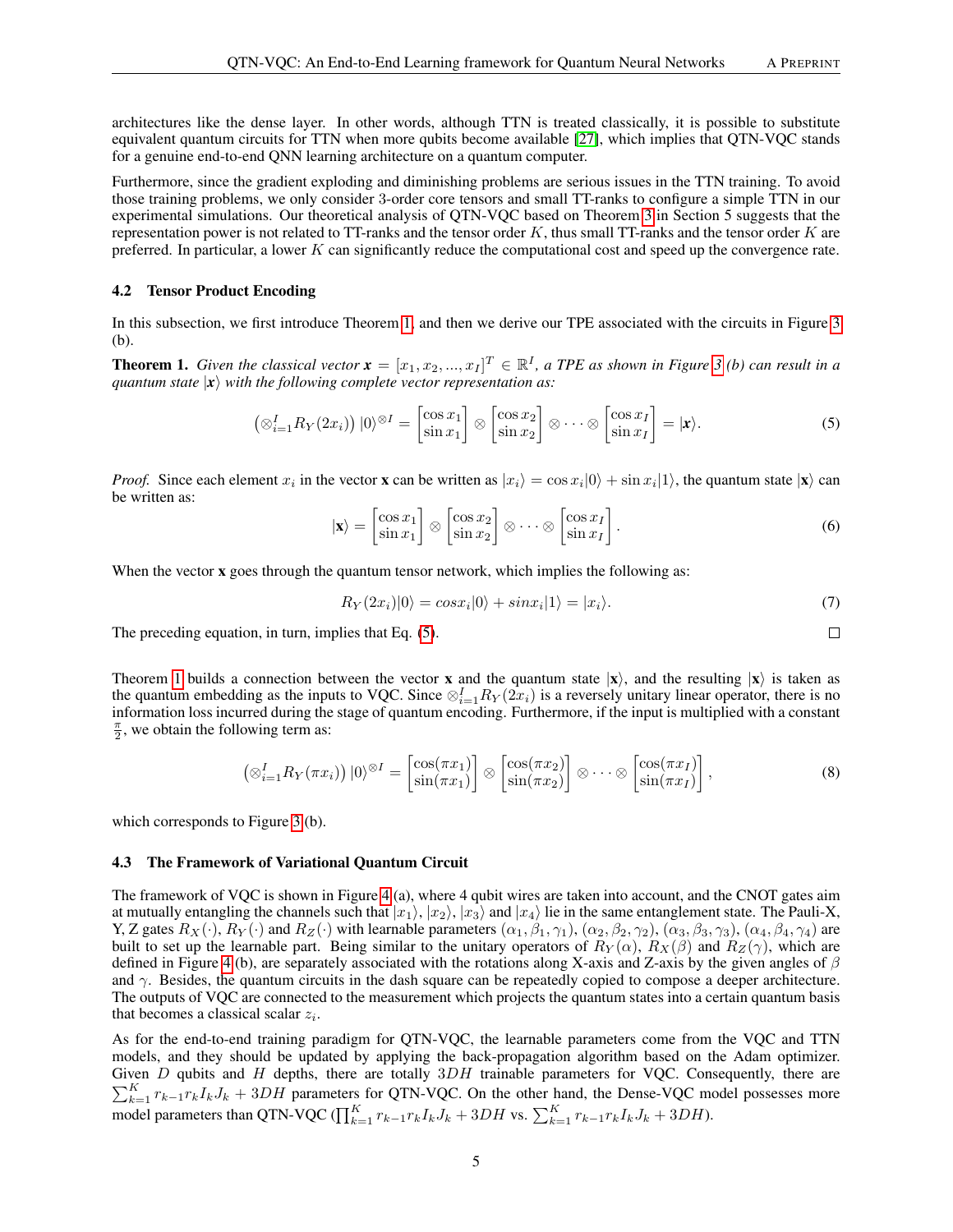

quantum states, and  $R_X(\alpha)$ ,  $R_Y(\beta)$ ,  $R_Z(\gamma)$  represent Pauli-X, Y, Z gates with free parameters  $\alpha, \beta, \gamma$ 

$$
R_Y(\beta) = \begin{bmatrix} \cos\frac{\beta}{2} & -\sin\frac{\beta}{2} \\ \sin\frac{\beta}{2} & \cos\frac{\beta}{2} \end{bmatrix} \qquad \qquad = \begin{bmatrix} 1 & 0 & 0 & 0 \\ 0 & 1 & 0 & 0 \\ 0 & 0 & 0 & 1 \\ 0 & 0 & 1 & 0 \end{bmatrix} \qquad R_X(\alpha) = \begin{bmatrix} \cos\frac{\alpha}{2} & -i\sin\frac{\alpha}{2} \\ -i\sin\frac{\alpha}{2} & \cos\frac{\alpha}{2} \end{bmatrix} \qquad R_Z(\gamma) = \begin{bmatrix} \exp(-i\frac{\gamma}{2}) & 0 \\ 0 & \exp(i\frac{\gamma}{2}) \end{bmatrix}
$$
\nPauli-Y

<span id="page-5-0"></span>(b) Matrix representation for the Quantum gates applied in the VQC

Figure 4: *A framework of variational quantum circuit.*



<span id="page-5-2"></span>Figure 5: *An illustration of analyzing the representation power of QTN-VQC.*

# 5 Characterizing Representation Power of QTN-VQC

This section focuses on analyzing the representation power of QTN-VQC. As shown in Figure [5,](#page-5-2) given D qubits and a target quantum state  $|\mathbf{z}\rangle = \otimes_{d=1}^{D} |z_d\rangle$ , since  $H_{\theta}$  is known as a linear operator and  $\mathcal{T}_{\mathbf{x}}$  is defined as a definite mapping from input **x** to the unitary matrix  $U_x$ , the representation power of QTN-VQC is determined by how TTN can approximate the classical vector  $\mathcal{T}_{\mathbf{x}}^{-1}(H^{-1}_{\theta}|\mathbf{z})$ . To understand the expressiveness of TTN, we first start with the discussion on the expressive capability of Dense-VQC (a dense layer is taken for dimension reduction) and then generalize it to QTN-VQC. Based on the universal approximation theorem [\[54,](#page-10-15) [55\]](#page-10-16) for a feed-forward neural network, we derive the following theorem as:

<span id="page-5-3"></span>**Theorem 2.** Given a target vector  $\mathcal{T}_x^{-1}(H_{\bm{\theta}}^{-1}|z\rangle)$ , there exists a feed-forward neural network  $f_{dense}$  with a dense layer *connecting to* D *qubits, then*

$$
\|\mathcal{T}_\mathbf{x}^{-1}(H_\theta^{-1}|\mathbf{z}\rangle) - f_{dense}(\mathbf{y})\|_1 \le \frac{C}{\sqrt{D}},\tag{9}
$$

*where the activation function* tanh(·) *is imposed upon the dense layer, and* C *is a constant associated with the target vector*  $\mathcal{T}_x^{-1}(H_{\theta}^{-1} | z)$ *).* 

Since TTN is a compact TT representation of a dense layer, by modifying Theorem [2](#page-5-3) for TTN, we can also derive the upper bound on the approximation error as follows:

<span id="page-5-1"></span>**Theorem 3.** Given a target vector  $\mathcal{T}_x^{-1}(H_{\theta}^{-1}|z\rangle)$ , there exists a TTN, denoted as  $f_{TTN}$ , with a TT layer connecting to D *qubits, then*

$$
\left\| \mathcal{T}_{\mathbf{x}}^{-1}(H_{\theta}^{-1}|\mathbf{z}) - f_{TTN}(\mathbf{y}) \right\|_{1} \le \prod_{k=1}^{K} \frac{C}{\sqrt{D_{k}}},\tag{10}
$$

where  $\prod_{k=1}^{K} D_k$  = D, the Sigmoid activation function is imposed upon the TTN model, K denotes the multi*dimensional order,* C is a constant associated with the target vector  $\mathcal{T}_{\mathbf{x}}^{-1}(H^{-1}_{\boldsymbol{\theta}}|\mathbf{z})$ ).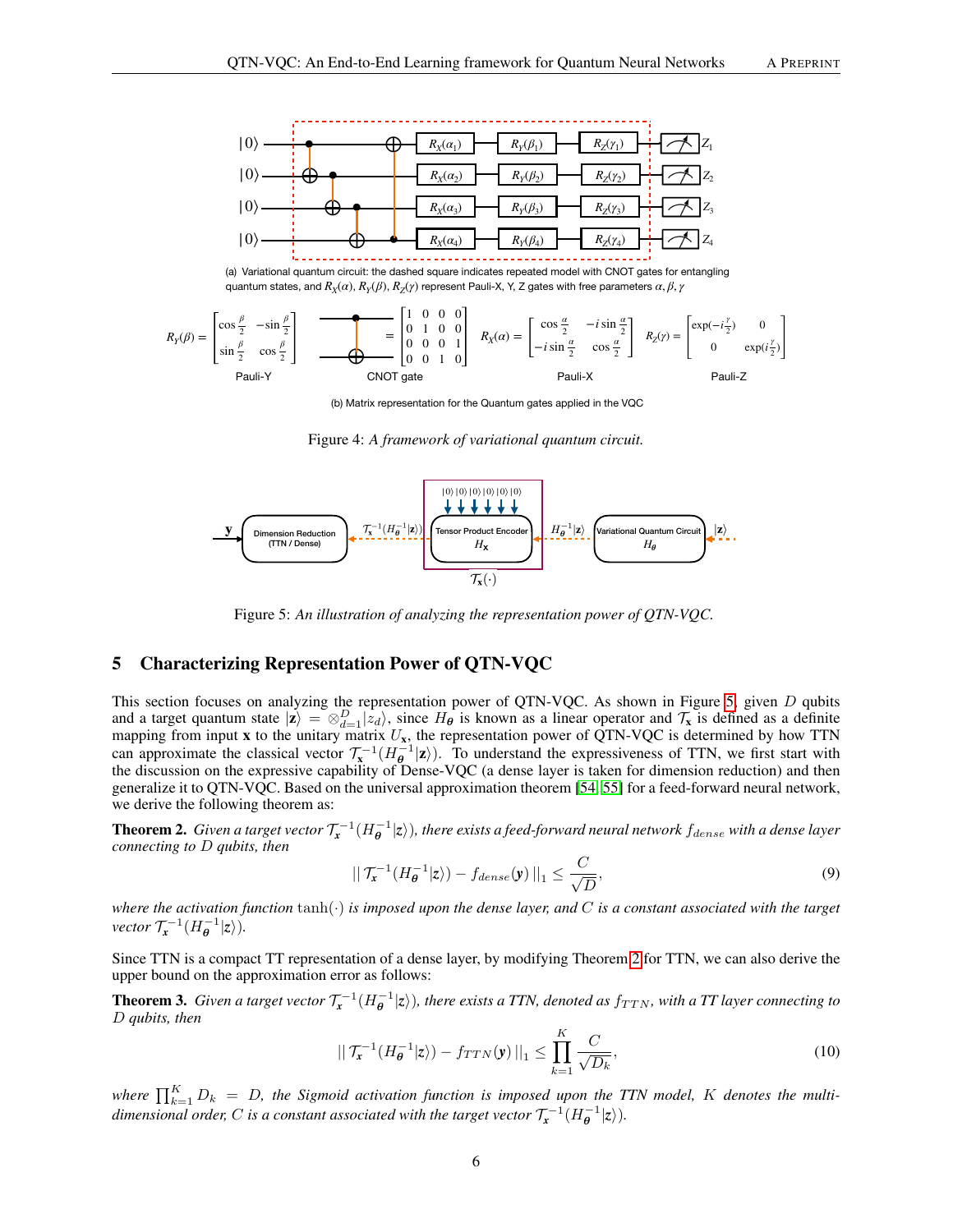Comparing the two upper bounds, it is observed that TTN can attain an identical upper bound as the dense layer on the approximation error because  $\prod_{k=1}^{K} D_k = D$ . That implies that TTN can at least maintain the representation power of a dense layer. Besides, the number of qubits  $D$  is a key factor determining the upper bound on the approximation error. However,  $D$  is a small fixed number on a NISQ device, and a larger number of qubits  $D$  is expected to further improve the representation power of QTN-VQC. However, the computational costs of classical simulation may grow exponentially with the increasing number of qubits, and a small number of qubits have to be considered in practice.

# 6 Experiments and Results

## 6.1 Experimental setups

We assess our QTN-VQC based end-to-end learning system on the standard MNIST. MNIST is a dataset for the task of 10 digit classification, where there are 50000 and 10000  $28 \times 28$  image data assigned for training and testing, respectively. The full MNIST dataset is challenging for quantum machine learning algorithms, and many works only consider 2-digit classification on the MNIST task [\[7,](#page-8-12) [40\]](#page-10-1). Moreover, the image data are separately reshaped into 784 dimensional input vectors. Dense-VQC and PCA-VQC are taken as our experimental baselines to compare with our QTN-VQC model. Dense-VQC denotes that a dense layer is used for dimension reduction, and PCA-VQC refers to using principal component analysis (PCA) to extract low-dimensional features before training the VQC parameters.

As for the experiments of QTN-VQC, the image data are reshaped into 3-order  $7 \times 16 \times 7$  tensors. We set small TT-ranks as  $\{1, 2, 2, 1\}$  to reduce the computational cost of TTN. the image data are represented as the TT format according to Eq. [\(3\)](#page-3-2) before going through the TTN model. Since 8 qubits are used for the quantum encoding, the output of TTN needs to configure the tensor format as  $2 \times 2 \times 2$ , which results in 8 dimensional output vectors. Besides, the model parameters of QTN-VQC are randomly initialized based on the Gaussian distribution, and the back-propagation algorithm is applied to train the models. The Sigmoid function is utilized for the hidden layers of TTN.

To be consistent with QTN-VQC, the weight of the dense layer for Dense-VQC is configured as the shape of  $784 \times 8$ . Although Dense-VQC is a hybrid classical-quantum model, the training process of Dense-VQC can also be set as an end-to-end pipeline and the weights of the dense layer are updated during the training stage. The Sigmoid function is used for the dense layer. On the other hand, PCA is employed to reduce the feature dimension to 8, and the resulting low-dimensional features are further encoded into quantum states. Consequently, PCA-VQC admits the VQC parameters solely to be updated during the training stage. A standard AlexNet [\[4\]](#page-8-13) is employed to constitute an AlexNet-VQC to compare the performance.

Moreover, 6 VQC layers are constructed to form a deep model, and the outputs of the VQC model are connected to 10 classes with a non-trainable matrix. The back-propagation algorithm based on the Adam optimizer with a learning rate of 0.001 is employed for the model training. The loss of cross-entropy (CE) is utilized as the objective function during the training stage, and it is also taken as the metric to evaluate the model performance. We leverage the tools of Pennylane [\[57\]](#page-10-17) and PyTorch [\[58\]](#page-10-18) to simulate the model performance. In particular, we separately simulate the model performance with noiseless quantum circuits and noisy quantum circuits corrupted by quantum noises from IBM quantum machines.

## 6.2 Experimental Results of Noiseless Quantum Circuit

Table 1 shows the final results of the models on the test dataset. QTN-VQC owns much fewer model parameters than Dense-VQC (328 vs. 6416) and attains even higher classification accuracy than Dense-VQC (91.43% vs. 88.54%) and lower loss values than Dense-VQC (0.3090 vs. 0.4132). However, PCA-VQC with 144 trainable VQC parameters attains the worst performance by all metrics, which implies that a trainable quantum embedding is of significance to boost experimental performance. Although our empirical results cannot reach the state-of-the-art classification performance of classical ML algorithms, our empirical results demonstrate the advantages of QTN-VQC over the PCA-VQC and Dense-VQC counterparts. With the development of more powerful quantum devices supporting more qubits, the representation power of QTN-VQC can be improved and better experimental results could be attained. Moreover, AlexNet-VQC achieves better results than QTN-VQC (92.81%vs.91.43%), but it involves more model parameters than QTN-VQC.

## 6.3 Experimental Results of Noisy Quantum Circuit

To empirically validate the effectiveness of our proposed VQC algorithm, we proceed with the simulation of the practical experiments with noisy quantum circuits. More specifically, we follow an established noisy circuit experiment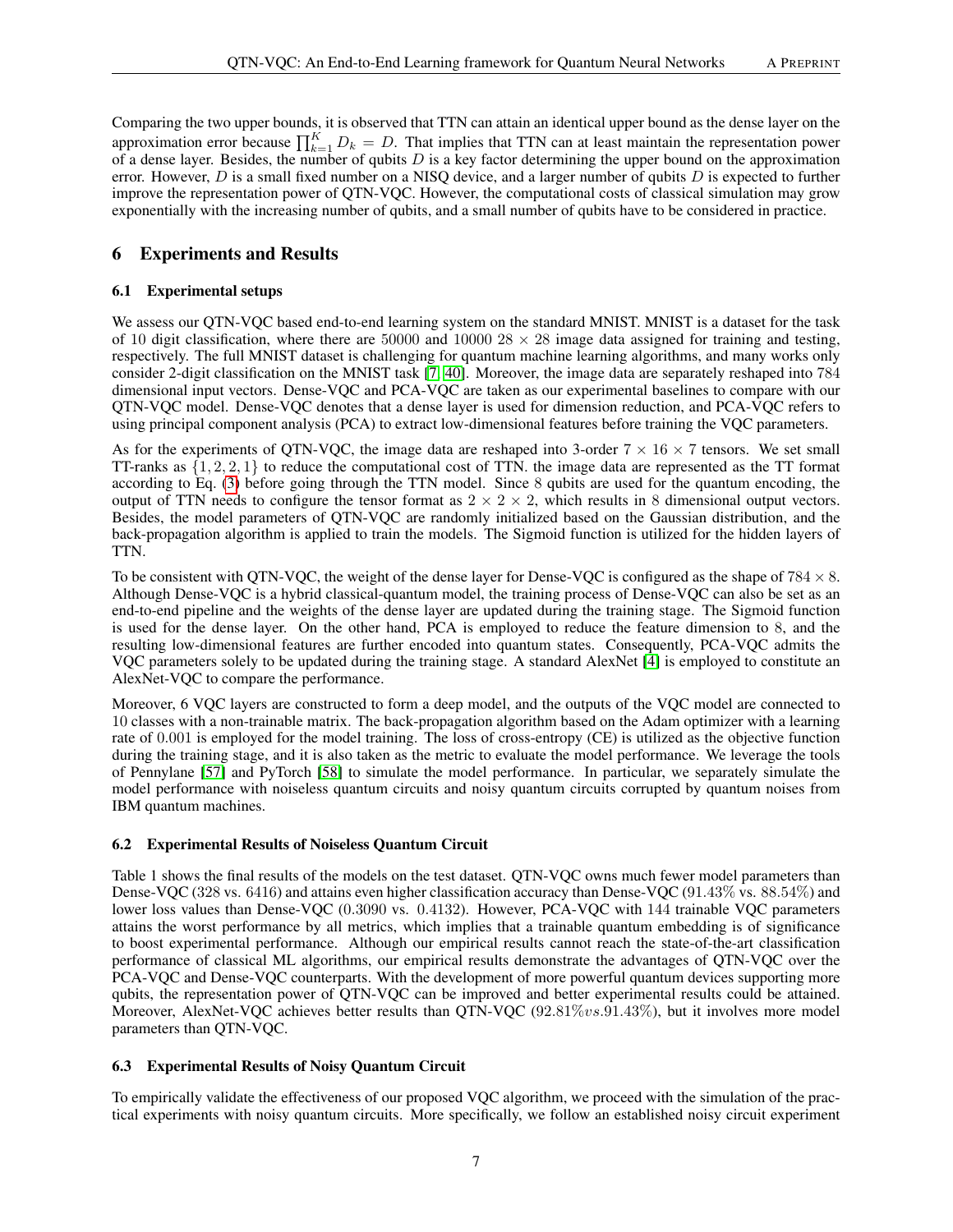| Models      | Params               | CE.    | Acc $(\%)$ .     |
|-------------|----------------------|--------|------------------|
| PCA-VOC     | 144                  | 0.5877 | $82.48 \pm 1.02$ |
| Dense-VOC   | 6416                 | 0.4132 | $88.54 \pm 0.73$ |
| AlexNet-VQC | $3.25 \times 10^{6}$ | 0.2562 | $92.81 \pm 0.47$ |
| OTN-VOC     | 328                  | 0.3090 | $91.43 \pm 0.51$ |

Table 1: Empirical results on the MNIST test dataset under the noiseless quantum circuit setting.

with the NISQ device suggested by [\[25\]](#page-9-10). One major advantage of the setups is to observe the robustness and preserve the quantum advantages of a deployed VQC with physical settings being close to quantum processing unit (QPU) experiments without an executive queuing time. As for the detailed setup, we first use an IBM Q 20-qubit machine to collect channel noise in the real scenario for a deployed VQC and upload the machine noise into our Pennylane-Qiskit simulator (denoted as Acc<sub>a20</sub>. We provide a depolarizing noisy circuit simulation (denoted as Acc<sub>depo</sub>) based on a depolarizing channel attained from [\[59\]](#page-10-19) with a noise level of 0.1. As shown in Table 2, the quantum noise brings about the performance degradation of all models, but our proposed QTN-VQC consistently outperforms PCA-VQC and Dense-VQC in the condition of noisy quantum circuits. In particular, QTN-VQC can even outperform the AlexNet-VQC counterpart in noisy circuit conditions.

Table 2: Empirical results on the MNIST test dataset under the noisy quantum circuit setting.

| Models      | Params               | Acc <sub>q20</sub> $(\%)$ | Acc <sub>depo</sub> $(\%)$ |
|-------------|----------------------|---------------------------|----------------------------|
| PCA-VOC     | 144                  | $81.23 + 1.34$            | $81.98 \pm 1.17$           |
| Dense-VOC   | 6416                 | $84.55 \pm 1.22$          | $86.09 \pm 1.04$           |
| AlexNet-VQC | $3.25 \times 10^{6}$ | $87.46 \pm 1.34$          | $87.86 \pm 1.08$           |
| OTN-VOC     | 328                  | $88.12 \pm 1.09$          | $89.32 \pm 1.07$           |

## 6.4 Further Discussions

The above experimental results show the advantages of QTN-VQC over Dense-VQC and PCA-VQC in the scenarios with noiseless and noisy quantum circuits. Next, we will further discuss the representation power of QTN-VQC based on two factors: (1) the activation function used in TTN; (2) the number of qubits.

## 6.4.1 The activation function used in TTN

Table 3 compares the results of QTN-VQC based on different activation functions. Our simulation on noiseless quantum circuits shows that the non-linear activation functions can bring more performance gain than a linear one, but the Sigmoid function attains a better performance than the Tanh and ReLU counterparts in our experiments. Our experiments also correspond to the universal approximation theory for QTN-VQC in Theorem [3.](#page-5-1)

| Models            | CE.    | Acc $(\%).$      |
|-------------------|--------|------------------|
| OTN-VOC (Linear)  | 0.4958 | $86.16 \pm 0.65$ |
| OTN-VOC (Tanh)    | 0.4792 | $87.12 \pm 0.51$ |
| OTN-VOC (ReLU)    | 0.3764 | $89.56 \pm 0.49$ |
| QTN-VQC (Sigmoid) | 0.3090 | $91.43 \pm 0.54$ |

Table 3: Comparing performance of QTN-VQC with different activation functions.

## 6.4.2 The number of qubits

Finally, we investigate the effects of the number of qubits on the performance of OTN-VOC by increasing the qubits from 8 to 12 and 16. Accordingly, the output of TTN is configured as a tensor format of  $2 \times 3 \times 2$ , and the model size is increased from 328 to 464 and 600, respectively. Our experiments show that the baseline performance of QTN-VQC can be further improved by increasing the number of qubits, which implies that more qubits are likely to possess higher accuracy.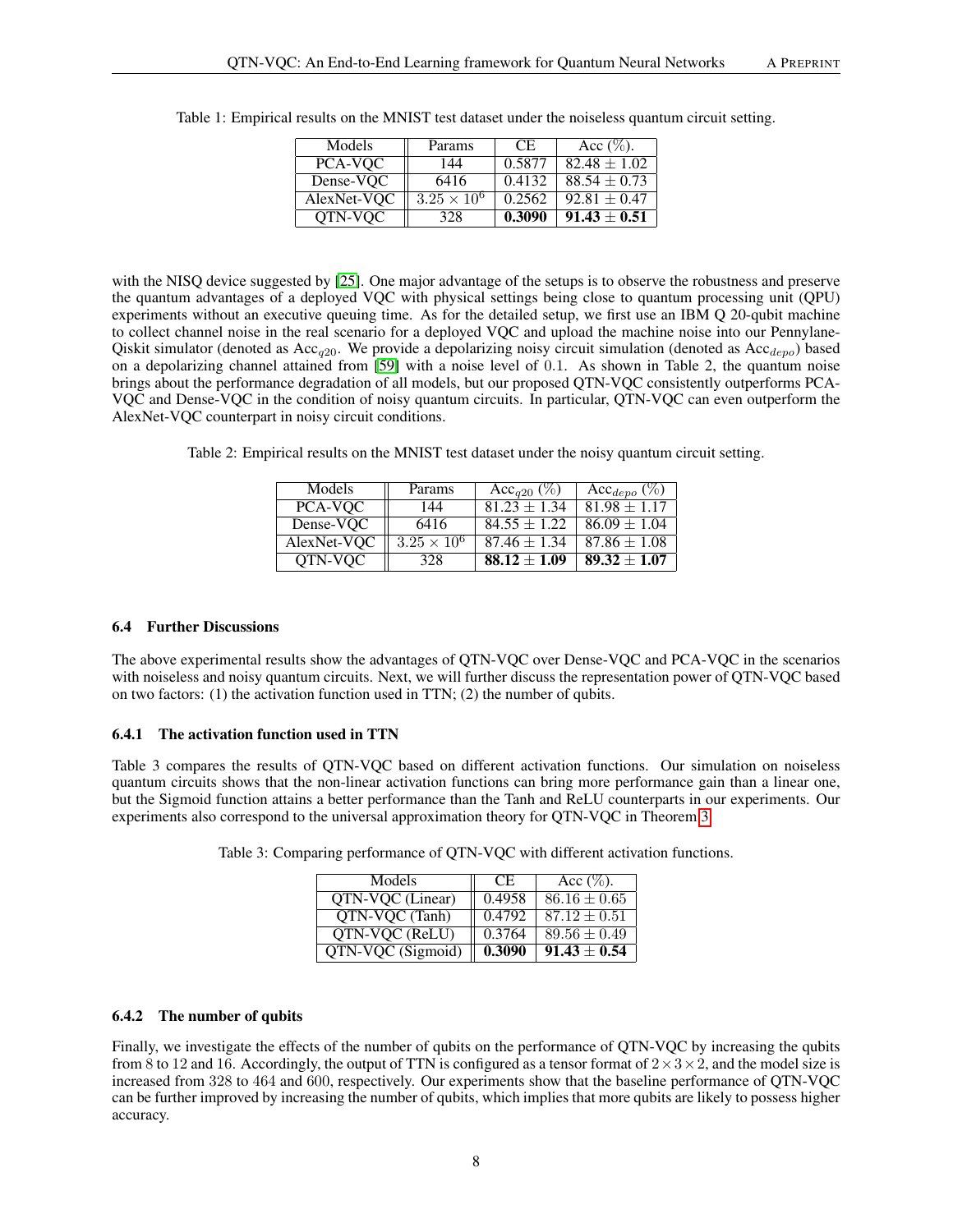| Models                                  | Params | <b>CE</b> | Acc $(\%)$       |
|-----------------------------------------|--------|-----------|------------------|
| $QTN-VOC$ (8 qubits)                    | 328    | 0.3090    | $91.43 \pm 0.51$ |
| $QTN-VQC$ (12 qubits)                   | 464    | 0.2679    | $92.36 \pm 0.62$ |
| $\overline{QTN\text{-}VQC}$ (16 qubits) | 600    | 0.2355    | $92.98 \pm 0.52$ |

Table 4: Comparing performance of QTN-VQC with more qubits.

# 7 Conclusions

This work proposes a genuine end-to-end learning framework for quantum neural networks based on QTN-VQC. QTN consists of a TTN for dimension reduction and a TPE framework for generating quantum embedding. The TTN model is a compact representation of a dense layer to classically simulate quantum machine learning algorithms. Our theorem on the representation of QTN-VQC shows that the number of qubits is inversely related to the approximation error of QTN-VQC and the non-linear activation plays an important role. Our experiments compare our proposed QTN-VQC with Res-VQC, Dense-VQC, and PCA-VQC. Our simulated results demonstrate that QTN-VQC obtains better experimental performance than Dense-VQC and PCA-VQC with both noiseless and noisy quantum circuits, and it achieves marginally worse performance than AlexNet-VQC. Besides, our results justify our theorem on the representation power of QTN-VQC.

## References

- <span id="page-8-0"></span>[1] Li Deng, Jinyu Li, Jui-Ting Huang, Kaisheng Yao, Dong Yu, Frank Seide, Michael Seltzer, Geoff Zweig, Xiaodong He, Jason Williams, et al. Recent Advances in Deep Learning for Speech Research at Microsoft. In *IEEE International Conference on Acoustics, Speech and Signal Processing*, pages 8604–8608, 2013.
- <span id="page-8-1"></span>[2] Pierre Sermanet, David Eigen, Xiang Zhang, Michaël Mathieu, Rob Fergus, and Yann LeCun. Overfeat: Integrated Recognition, Localization and Detection Using Convolutional Networks. In *International Conference on Learning Representations*, 2014.
- <span id="page-8-11"></span>[3] Seth Lloyd, Maria Schuld, Aroosa Ijaz, Josh Izaac, and Nathan Killoran. Quantum Embeddings for Machine Learning. *arXiv preprint arXiv:2001.03622*, 2020.
- <span id="page-8-13"></span>[4] Forrest N Iandola, Song Han, Matthew W Moskewicz, Khalid Ashraf, William J Dally, and Kurt Keutzer. SqueezeNet: AlexNet-level Accuracy with 50x Fewer Parameters and¡ 0.5 MB Model Size. *arXiv preprint arXiv:1602.07360*, 2016.
- <span id="page-8-9"></span>[5] Jin-Guo Liu and Lei Wang. Differentiable Learning of Quantum Circuit Born Machines. *Physical Review A*, 98(6):062324, 2018.
- <span id="page-8-10"></span>[6] Xun Gao, Zhengyu Zhang, and Luming Duan. An Efficient Quantum Algorithm for Generative Machine Learning. *arXiv preprint arXiv:1711.02038*, 2017.
- <span id="page-8-12"></span>[7] Hanrui Wang, Yongshan Ding, Jiaqi Gu, Yujun Lin, David Z Pan, Frederic T Chong, and Song Han. Quantumnas: Noise-Adaptive Search for Robust Quantum Circuits. *arXiv preprint arXiv:2107.10845*, 2021.
- <span id="page-8-2"></span>[8] John Jumper, Richard Evans, Alexander Pritzel, Tim Green, Michael Figurnov, Olaf Ronneberger, Kathryn Tunyasuvunakool, Russ Bates, Augustin Zˇ´ıdek, Anna Potapenko, et al. Highly Accurate Protein Structure Prediction with AlphaFold. *Nature*, 596(7873):583–589, 2021.
- <span id="page-8-3"></span>[9] Ian Goodfellow, Yoshua Bengio, Aaron Courville, and Yoshua Bengio. *Deep Learning*, volume 1. MIT Press, 2016.
- <span id="page-8-4"></span>[10] Eric Smalley. AI-Powered Drug Discovery Captures Pharma Interest. *Nature biotechnology*, 35(7):604–606, 2017.
- <span id="page-8-5"></span>[11] David H Freedman. Hunting for New Drugs with AI. *Nature*, 576(7787):S49–S53, 2019.
- <span id="page-8-6"></span>[12] Jacob Biamonte, Peter Wittek, Nicola Pancotti, Patrick Rebentrost, Nathan Wiebe, and Seth Lloyd. Quantum Machine Learning. *Nature*, 549(7671):195–202, 2017.
- <span id="page-8-7"></span>[13] Maria Schuld, Ilya Sinayskiy, and Francesco Petruccione. An introduction to quantum machine learning. *Contemporary Physics*, 56(2):172–185, 2015.
- <span id="page-8-8"></span>[14] Maria Schuld and Francesco Petruccione. *Supervised Learning with Quantum Computers*, volume 17. Springer, 2018.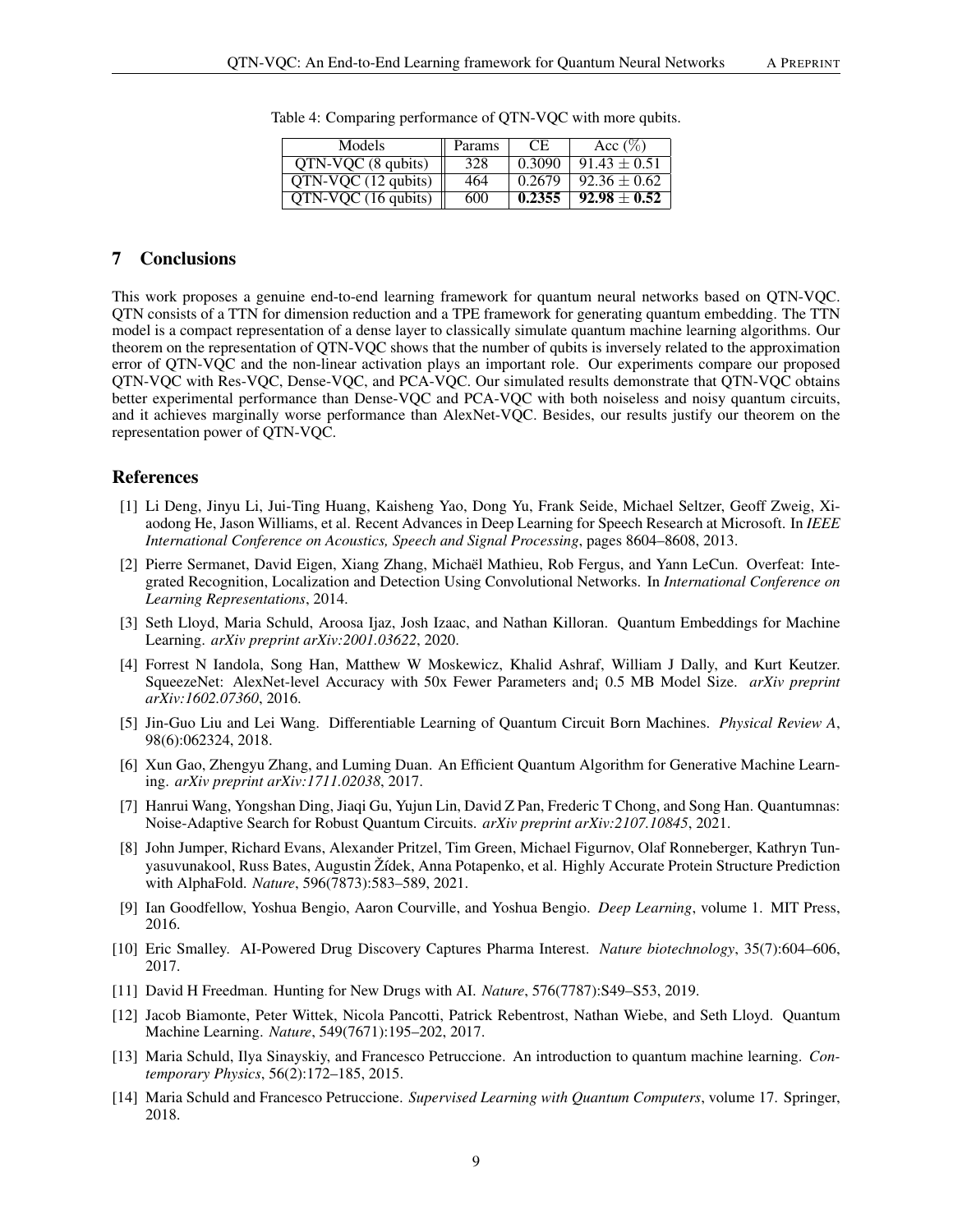- <span id="page-9-0"></span>[15] Maria Schuld and Nathan Killoran. Quantum Machine Learning in Feature Hilbert Spaces. *Physical review letters*, 122(4):040504, 2019.
- <span id="page-9-1"></span>[16] Valeria Saggio, Beate E Asenbeck, Arne Hamann, Teodor Stromberg, Peter Schiansky, Vedran Dunjko, Nicolai ¨ Friis, Nicholas C Harris, Michael Hochberg, Dirk Englund, et al. Quantum speed-ups in reinforcement learning. In *Quantum Nanophotonic Materials, Devices, and Systems 2021*, volume 11806, page 118060N. International Society for Optics and Photonics, 2021.
- <span id="page-9-2"></span>[17] Vedran Dunjko. Inside quantum black boxes. *Nature Physics*, pages 1–2, 2021.
- <span id="page-9-3"></span>[18] John Preskill. Quantum Computing in the NISQ era and beyond. *Quantum*, 2:79, August 2018. ISSN 2521-327X.
- <span id="page-9-4"></span>[19] William Huggins, Piyush Patil, Bradley Mitchell, K Birgitta Whaley, and E Miles Stoudenmire. Towards quantum machine learning with tensor networks. *Quantum Science and technology*, 4(2):024001, 2019.
- <span id="page-9-5"></span>[20] Hsin-Yuan Huang, Michael Broughton, Masoud Mohseni, Ryan Babbush, Sergio Boixo, Hartmut Neven, and Jarrod R McClean. Power of data in quantum machine learning. *Nature communications*, 12(1):1–9, 2021.
- <span id="page-9-6"></span>[21] Abhinav Kandala, Antonio Mezzacapo, Kristan Temme, Maika Takita, Markus Brink, Jerry M Chow, and Jay M Gambetta. Hardware-Efficient Variational Quantum Eigensolver for Small Molecules and Quantum Magnets. *Nature*, 549(7671):242–246, 2017.
- <span id="page-9-7"></span>[22] Marcello Benedetti, Erika Lloyd, Stefan Sack, and Mattia Fiorentini. Parameterized Quantum Circuits as Machine Learning Models. *Quantum Science and Technology*, 4(4):043001, 2019.
- <span id="page-9-8"></span>[23] Kosuke Mitarai, Makoto Negoro, Masahiro Kitagawa, and Keisuke Fujii. Quantum Circuit Learning. *Physical Review A*, 98(3):032309, 2018.
- <span id="page-9-9"></span>[24] Jarrod R McClean, Sergio Boixo, Vadim N Smelyanskiy, Ryan Babbush, and Hartmut Neven. Barren Plateaus in Quantum Neural Network Training Landscapes. *Nature Communications*, 9(1):1–6, 2018.
- <span id="page-9-10"></span>[25] Samuel Yen-Chi Chen, Chao-Han Huck Yang, Jun Qi, Pin-Yu Chen, Xiaoli Ma, and Hsi-Sheng Goan. Variational Quantum Circuits for Deep Reinforcement Learning. *IEEE Access*, 8:141007–141024, 2020.
- <span id="page-9-11"></span>[26] Chao-Han Huck Yang, Jun Qi, Samuel Yen-Chi Chen, Pin-Yu Chen, Sabato Marco Siniscalchi, Xiaoli Ma, and Chin-Hui Lee. Decentralizing Feature Extraction with Quantum Convolutional Neural Network for Automatic Speech Recognition. In *IEEE International Conference on Acoustics, Speech and Signal Processing*, pages 6523–6527, 2021.
- <span id="page-9-12"></span>[27] Yuxuan Du, Min-Hsiu Hsieh, Tongliang Liu, and Dacheng Tao. Expressive power of parametrized quantum circuits. *Physical Review Research*, 2(3):033125, 2020.
- <span id="page-9-13"></span>[28] Yuxuan Du, Min-Hsiu Hsieh, Tongliang Liu, Dacheng Tao, and Nana Liu. Quantum noise protects quantum classifiers against adversaries. *Physical Review Research*, 3(2):023153, 2021.
- <span id="page-9-14"></span>[29] Andrea Skolik, Sofiene Jerbi, and Vedran Dunjko. Quantum agents in the gym: a variational quantum algorithm for deep q-learning. *arXiv preprint arXiv:2103.15084*, 2021.
- <span id="page-9-15"></span>[30] Vedran Dunjko, Jacob M Taylor, and Hans J Briegel. Quantum-enhanced machine learning. *Physical review letters*, 117(13):130501, 2016.
- <span id="page-9-16"></span>[31] Sofiene Jerbi, Casper Gyurik, Simon Marshall, Hans J Briegel, and Vedran Dunjko. Variational quantum policies for reinforcement learning. *arXiv preprint arXiv:2103.05577*, 2021.
- <span id="page-9-17"></span>[32] Mateusz Ostaszewski, Lea M Trenkwalder, Wojciech Masarczyk, Eleanor Scerri, and Vedran Dunjko. Reinforcement learning for optimization of variational quantum circuit architectures. *arXiv preprint arXiv:2103.16089*, 2021.
- <span id="page-9-18"></span>[33] Román Orús. Tensor networks for complex quantum systems. Nature Reviews Physics, 1(9):538–550, 2019.
- <span id="page-9-19"></span>[34] Thomas Huckle, Konrad Waldherr, and Thomas Schulte-Herbrüggen. Computations in quantum tensor networks. *Linear Algebra and its Applications*, 438(2):750–781, 2013.
- <span id="page-9-20"></span>[35] Valentin Murg, Frank Verstraete, Örs Legeza, and Reinhard M Noack. Simulating strongly correlated quantum systems with tree tensor networks. *Physical Review B*, 82(20):205105, 2010.
- <span id="page-9-21"></span>[36] Edward Farhi, Jeffrey Goldstone, and Sam Gutmann. A Quantum Approximate Optimization Algorithm. *arXiv preprint arXiv:1411.4028*, 2014.
- <span id="page-9-22"></span>[37] Jarrod R McClean, Jonathan Romero, Ryan Babbush, and Alán Aspuru-Guzik. The Theory of Variational Hybrid Quantum-Classical Algorithms. *New Journal of Physics*, 18(2):023023, 2016.
- <span id="page-9-23"></span>[38] Vedran Dunjko and Hans J Briegel. Machine learning & artificial intelligence in the quantum domain: A review of recent progress. *Reports on Progress in Physics*, 81(7):074001, 2018.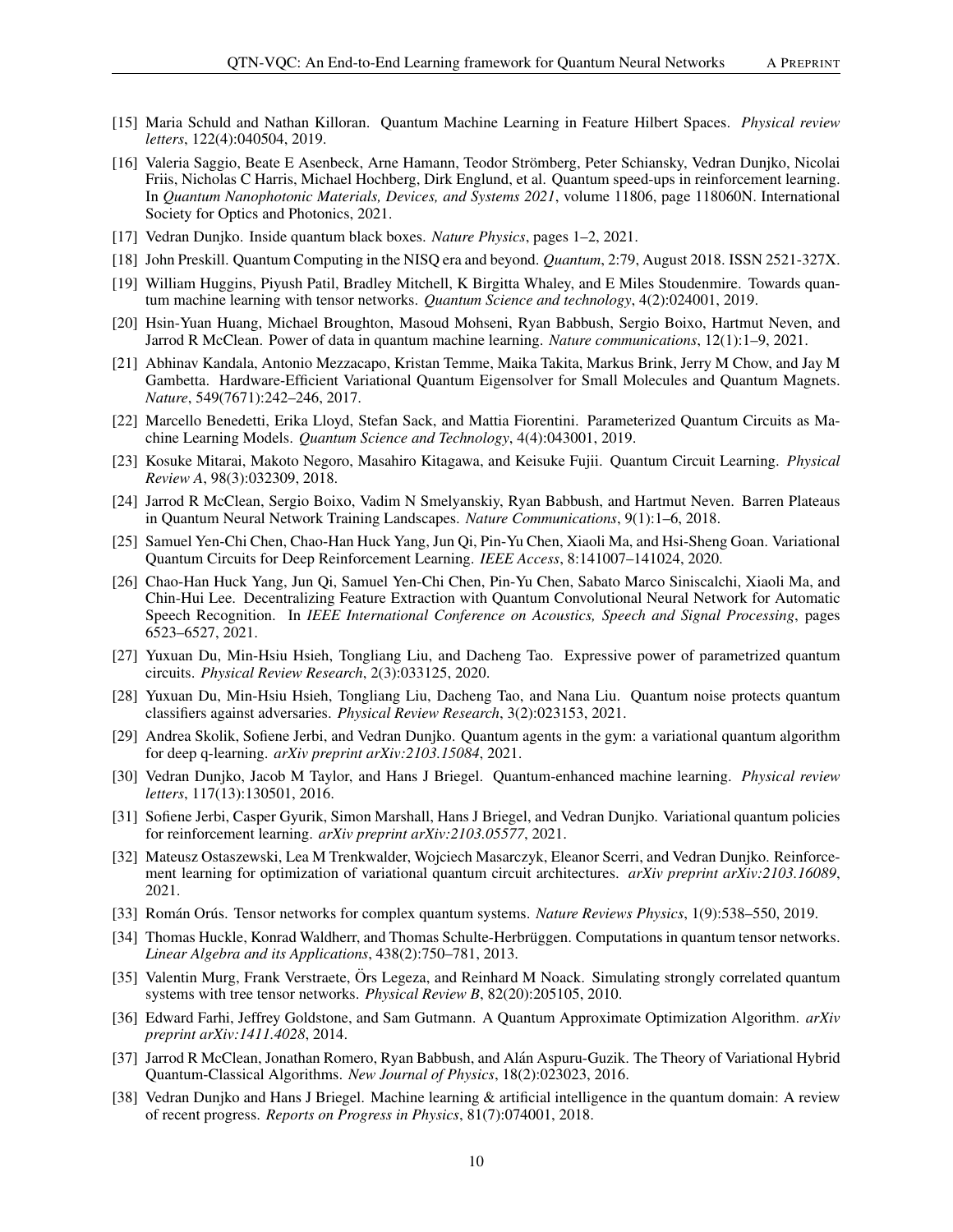- <span id="page-10-0"></span>[39] Maxwell Henderson, Samriddhi Shakya, Shashindra Pradhan, and Tristan Cook. Quanvolutional neural networks: powering image recognition with quantum circuits. *Quantum Machine Intelligence*, 2(1):1–9, 2020.
- <span id="page-10-1"></span>[40] Samuel Yen-Chi Chen, Chih-Min Huang, Chia-Wei Hsing, and Ying-Jer Kao. Hybrid Quantum-Classical Classifier Based on Tensor Network and Variational Quantum Circuit. *arXiv preprint arXiv:2011.14651*, 2020.
- <span id="page-10-2"></span>[41] Iordanis Kerenidis, Jonas Landman, and Anupam Prakash. Quantum Algorithms for Deep Convolutional Neural Networks. In *Proc. International Conference on Learning Representations*, 2020.
- <span id="page-10-3"></span>[42] Frank Leymann and Johanna Barzen. The Bitter Truth About Gate-Based Quantum Algorithms In the NISQ Era. *Quantum Science and Technology*, 5(4):044007, 2020.
- <span id="page-10-4"></span>[43] Andrei N Soklakov and Rüdiger Schack. Efficient State Preparation for A Register of Quantum Bits. *Physical review A*, 73(1):012307, 2006.
- <span id="page-10-5"></span>[44] Yangguang Fu, Mingyue Ding, and Chengping Zhou. Phase Angle-Encoded and Quantum-Behaved Particle Swarm Optimization Applied to Three-Dimensional Route Planning for UAV. *IEEE Transactions on Systems, Man, and Cybernetics-Part A: Systems and Humans*, 42(2):511–526, 2011.
- <span id="page-10-6"></span>[45] Ivan V Oseledets. Tensor-Train Decomposition. *SIAM Journal on Scientific Computing*, 33(5):2295–2317, 2011.
- <span id="page-10-7"></span>[46] Timur Garipov, Dmitry Podoprikhin, Alexander Novikov, and Dmitry Vetrov. Ultimate tensorization: compressing convolutional and FC layers alike. *arXiv preprint arXiv:1611.03214*, 2016.
- <span id="page-10-8"></span>[47] Andros Tjandra, Sakriani Sakti, and Satoshi Nakamura. Compressing Recurrent Neural Network with Tensor-Train. In *Proc. International Joint Conference on Neural Networks*, pages 4451–4458, 2017.
- <span id="page-10-9"></span>[48] Jun Qi, Hu Hu, Yannan Wang, Chao-Han Huck Yang, Sabato Marco Siniscalchi, and Chin-Hui Lee. Exploring deep hybrid tensor-to-vector network architectures for regression based speech enhancement. *arXiv preprint arXiv:2007.13024*, 2020.
- <span id="page-10-10"></span>[49] Rose Yu, Stephan Zheng, Anima Anandkumar, and Yisong Yue. Long-term forecasting using Tensor-Train RNNs. *Arxiv*, 2017.
- <span id="page-10-11"></span>[50] Yinchong Yang, Denis Krompass, and Volker Tresp. Tensor-Train Recurrent Neural Networks for Video Classification. In *International Conference on Machine Learning*, pages 3891–3900, 2017.
- <span id="page-10-12"></span>[51] Xuanyu Jin, Jiajia Tang, Xianghao Kong, Yong Peng, Jianting Cao, Qibin Zhao, and Wanzeng Kong. CTNN: A Convolutional Tensor-Train Neural Network for Multi-Task Brainprint Recognition. *IEEE Transactions on Neural Systems and Rehabilitation Engineering*, 29:103–112, 2020.
- <span id="page-10-13"></span>[52] Alexander Novikov, Dmitry Podoprikhin, Anton Osokin, and Dmitry Vetrov. Tensorizing Neural Networks. In *Advances in Neural Information Processing Systems*. 2015.
- <span id="page-10-14"></span>[53] Jun Qi, Hu Hu, Yannan Wang, Chao-Han Huck Yang, Sabato Marco Siniscalchi, and Chin-Hui Lee. Tensor-to-Vector Regression for Multi-Channel Speech Enhancement Based on Tensor-Train Network. In *IEEE International Conference on Acoustics, Speech and Signal Processing*, pages 7504–7508, 2020.
- <span id="page-10-15"></span>[54] George Cybenko. Approximation by Superpositions of A Sigmoidal Function. *Mathematics of control, signals and systems*, 2(4):303–314, 1989.
- <span id="page-10-16"></span>[55] Andrew R Barron. Approximation and Estimation Bounds for Artificial Neural Networks. *Machine learning*, 14 (1):115–133, 1994.
- [56] Diederik P Kingma and Jimmy Ba. Adam: A Method for Stochastic Optimization. *arXiv preprint arXiv:1412.6980*, 2014.
- <span id="page-10-17"></span>[57] Ville Bergholm, Josh Izaac, Maria Schuld, Christian Gogolin, M Sohaib Alam, Shahnawaz Ahmed, Juan Miguel Arrazola, Carsten Blank, Alain Delgado, Soran Jahangiri, et al. Pennylane: Automatic Differentiation of Hybrid Quantum-Classical Computations. *arXiv preprint arXiv:1811.04968*, 2018.
- <span id="page-10-18"></span>[58] Adam Paszke, Sam Gross, Francisco Massa, Adam Lerer, James Bradbury, Gregory Chanan, Trevor Killeen, Zeming Lin, Natalia Gimelshein, Luca Antiga, et al. Pytorch: An Imperative Style, High-Performance Deep Learning Library. *Advances in neural information processing systems*, 32:8026–8037, 2019.
- <span id="page-10-19"></span>[59] Michael A Nielsen and Isaac Chuang. Quantum computation and quantum information, 2002.

# A Appendix

The section of appendix includes the proofs for Theorem [2](#page-5-3) and Theorem [3.](#page-5-1)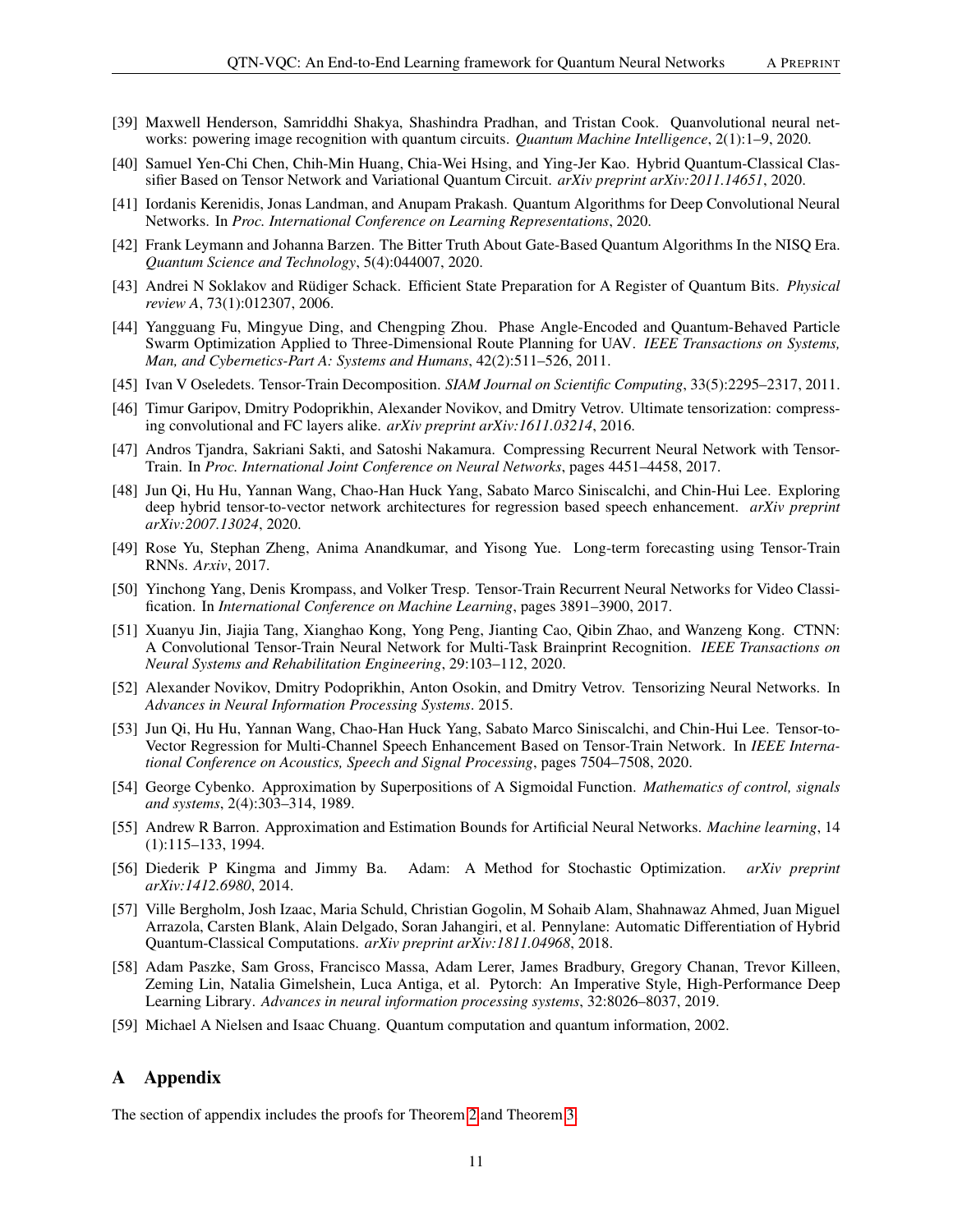#### A.1 Proof for Theorem 2

*Proof.* Theorem [2](#page-5-3) is derived from the modification of the universal approximation theory proposed by [\[55,](#page-10-16) [54\]](#page-10-15). The universal approximation theory is shown in Lemma [1,](#page-11-0) which suggests that a feed-forward neural network with  $d$ neurons can approximate any continuous function with arbitrarily small  $\epsilon$ .

<span id="page-11-0"></span>**Lemma 1.** Given a continuous target function  $\hat{f}:\mathbb{R}^I\to\mathbb{R}$ , we can employ a 2-layer neural network with a non-linear activation  $f : \mathbb{R}^I \to \mathbb{R}$ *, such that* 

$$
|\hat{f} - f| \le \frac{1}{\sqrt{D}} C_{\hat{f}},\tag{11}
$$

*where J* denotes the number of neurons, and  $C_f$  is a constant associated with  $\hat{f}$ . In particular, for  $r \geq 1$ ,  $C_f$  satisfies *the following condition as:*

$$
||\hat{f}||_{\infty} + \sum_{k, 1 \le \frac{k(k-1)}{2} \le r} ||\mathcal{D}^k \hat{f}||_{\infty} \le C_{\hat{f}},
$$
\n(12)

where  $\mathcal{D}^k \hat{f} = \left[ \nabla \hat{f}, \nabla^2 \hat{f}, ..., \nabla^k \hat{f} \right]^T$ .

To associate Lemma [1](#page-11-0) with our Theorem [2,](#page-5-3) the target function is replaced with the target vector  $H_X^{-1}H_\theta^{-1}|\mathbf{z}\rangle$ , then there is a neural network with a dense layer connected to  $D$  qubits such that

$$
||\mathcal{T}_{\mathbf{x}}^{-1}(H_{\theta}^{-1}|\mathbf{z}\rangle) - f_{dense}(\mathbf{y})||_1 \le \frac{1}{\sqrt{D}}C,
$$
\n(13)

where C is related to the target vector  $\mathcal{T}_{\mathbf{x}}^{-1}(H^{-1}_{\theta}|\mathbf{z})$ ).

#### A.2 Proof for Theorem [3](#page-5-1)

*Proof.* Assume that  $X = f_{TTN}(\mathbf{y}), \quad \hat{X} = \mathcal{T}_{\mathbf{x}}^{-1}(H_{\theta}^{-1}|\mathbf{z})$  and the TT decomposition of target vector is  $\{\hat{\mathcal{X}}_1, \hat{\mathcal{X}}_2, ..., \hat{\mathcal{X}}_K\}$ , then we obtain

$$
||\mathcal{T}_{\mathbf{x}}^{-1}(H_{\boldsymbol{\theta}}^{-1}|\mathbf{z}\rangle) - f_{TTN}(\mathbf{y})||_1 = ||\hat{\mathcal{X}} - \mathcal{X}||_1 \le \prod_{k=1}^K ||\hat{\mathcal{X}}_k - \mathcal{X}_k||_1
$$
\n(14)

On the other hand, we denote vec $(\mathcal{Y}_k)$  and vec $(\mathcal{X}_k)$  as the vectorization of the tensors  $\mathcal{Y}_k$  and  $\mathcal{X}_k$ , respectively. We also define  $\prod_{k=1}^K I_k = I$ ,  $\mathcal{W}_k \in \mathbb{R}^{D_k \times I_k \times r_{k-1} \times r_k}$  as the TTN parameters, and also define  $\mathbf{W}_k \in \mathbb{R}^{I_k \times r_{k-1}r_kD_k}$  as the matricization of  $\mathcal{W}_k$ . Moreover,  $\sigma$  refers to a non-linear activation function.

Since  $\text{vec}(\mathcal{X}_k) = \sigma(\mathbf{W}^T \text{vec}(\mathcal{Y}_k))$  that corresponds to a dense layer, we can obtain that

$$
||\hat{\mathcal{X}}_k - \mathcal{X}_k||_1 \le \frac{1}{\sqrt{D_k}}C. \tag{15}
$$

In sum, we can further obtain

$$
||\mathcal{T}_{\mathbf{x}}^{-1}(H_{\boldsymbol{\theta}}^{-1}|\mathbf{z}\rangle) - f_{TTN}(\mathbf{y})||_1 \le \prod_{k=1}^K ||\hat{\mathcal{X}}_k - \mathcal{X}_k||_1 \le \prod_{k=1}^K \frac{1}{\sqrt{D_k}} C,\tag{16}
$$

where  $\prod_{k=1}^{K} D_k = D$ .

# B Appendix

This section includes additional experimental simulations. First, we assess the settings of TT-ranks, and then we compare the convergence rates of QTN-VQC and Dense-VQC in the experiments.

#### B.1 Experiments on TT-ranks for QTN-VQC

Table 5 corresponds to the experiments of QTN-VQC with 8 qubits and the Sigmoid function. The empirical results suggest that the larger TT-ranks cannot result in better results than the smaller ones. The main reason is that the TTranks can correspond to a manifold, and there may potentially exist an optimal manifold with smaller TT-ranks that corresponds to the best performance.

 $\Box$ 

 $\Box$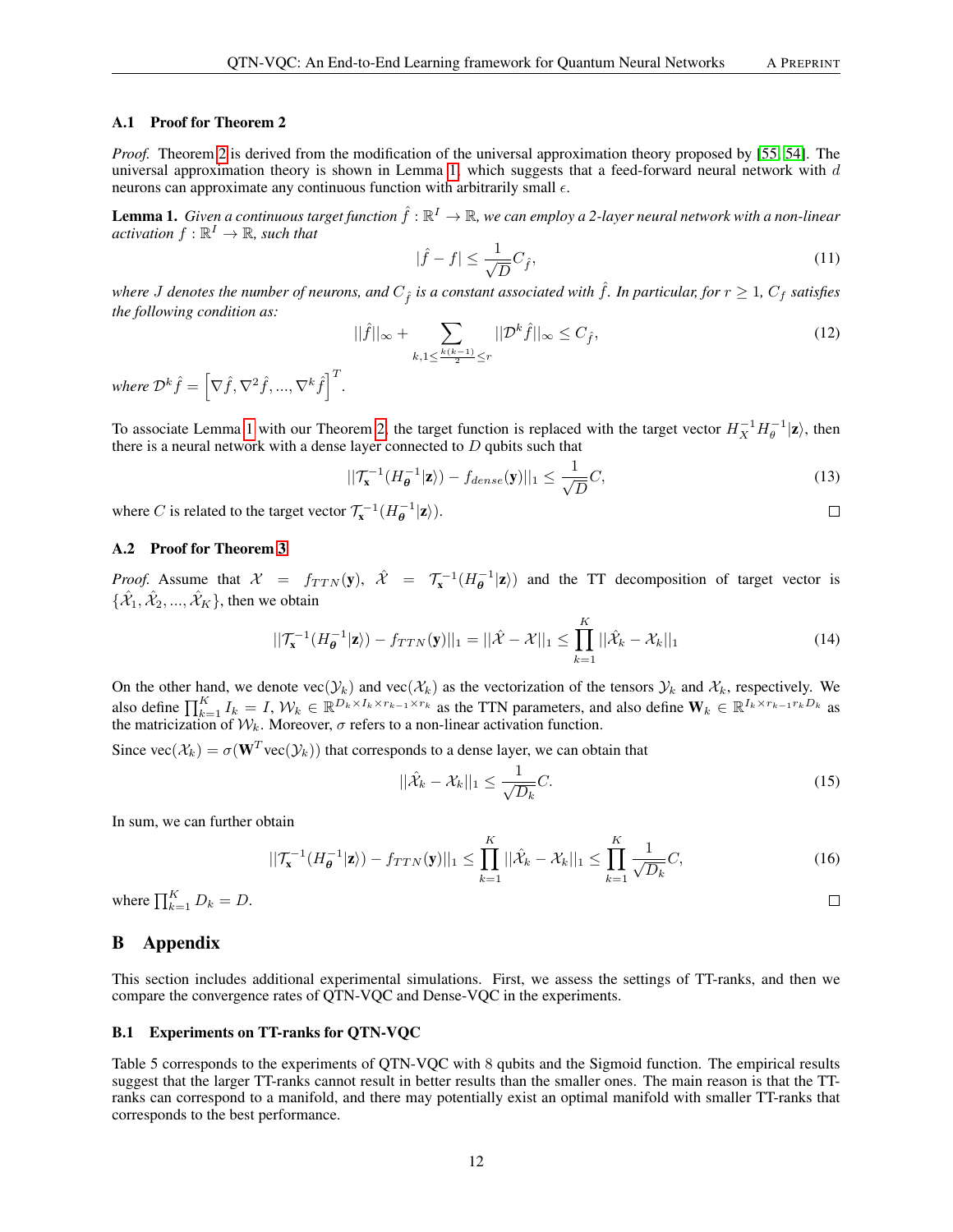

Table 5: Comparing performance of different TT-ranks for QTN-VQC

Figure 6: *A comparison of convergence rates for different models.*

#### B.2 A comparison of convergence rates

Next, we analyze the computational complexity for TTN for QTN-VQC. In more detail, given the TT-ranks  ${r_1, r_2, ..., r_K}$ , a multi-dimensional tensor W is factorized into several K-order tensors  $W_k \in \mathbb{R}^{r_{k-1} \times I_k \times J_k \times r_k}$ , the computational complexity of the feed-forward process is in the scale of  $\mathcal{O}(K \max_k I_k \max_k J_k (\max_k r_k)^K)$ . In contrast, the computational overhead for a dense layer is in the scale of  $\mathcal{O}(\prod_k I_k \prod_k J_k)$ . It means that smaller TTranks can reduce the computational cost for QTN-VQC, which explains that smaller  $\overline{T}$ -ranks  $\{1, 2, 2, 1\}$  is configured in our experiments of QTN-VQC.

Empirically, we compare the convergence rates of different models on the test data in our experiments. In our experimental settings with the Tanh activation function and 8 qubits, the QTN-VQC model consistently attains a faster convergence rate than the Dense-VQC and PCA-VQC counterparts. Moreover, Table 6 compares the absolute running time of QTN-VQC with Dense-VQC and AlexNet-VQC. Since our experiments are conducted on the same GPUs and CPUs, the training time of all models can be comparable. Our evaluation shows that QTN-VQC is marginally slower than Dense-VQC, but it is much faster than AlexNet-VQC.

Table 6: Comparing performance of different TT-ranks for QTN-VQC

| Models             | Dense-VQC   AlexNet-VQC   QTN-VQC |  |
|--------------------|-----------------------------------|--|
| Time/epochs (mins) |                                   |  |

# C Experiments of Labeled Faces in the Wild (LFW)

#### C.1 Experimental setups

The LFW is a dataset for the task of unconstrained face recognition, which is composed of 13000 images with the shape of [154, 154, 3]. The shape of We randomly split all the datasets into 11000 training data, 2000 test data. 16 qubits are used for VQC, and the shape of the input tensor is set as  $22 \times 147 \times 22$ . The other settings are kept the same as the configurations for the MNIST task.